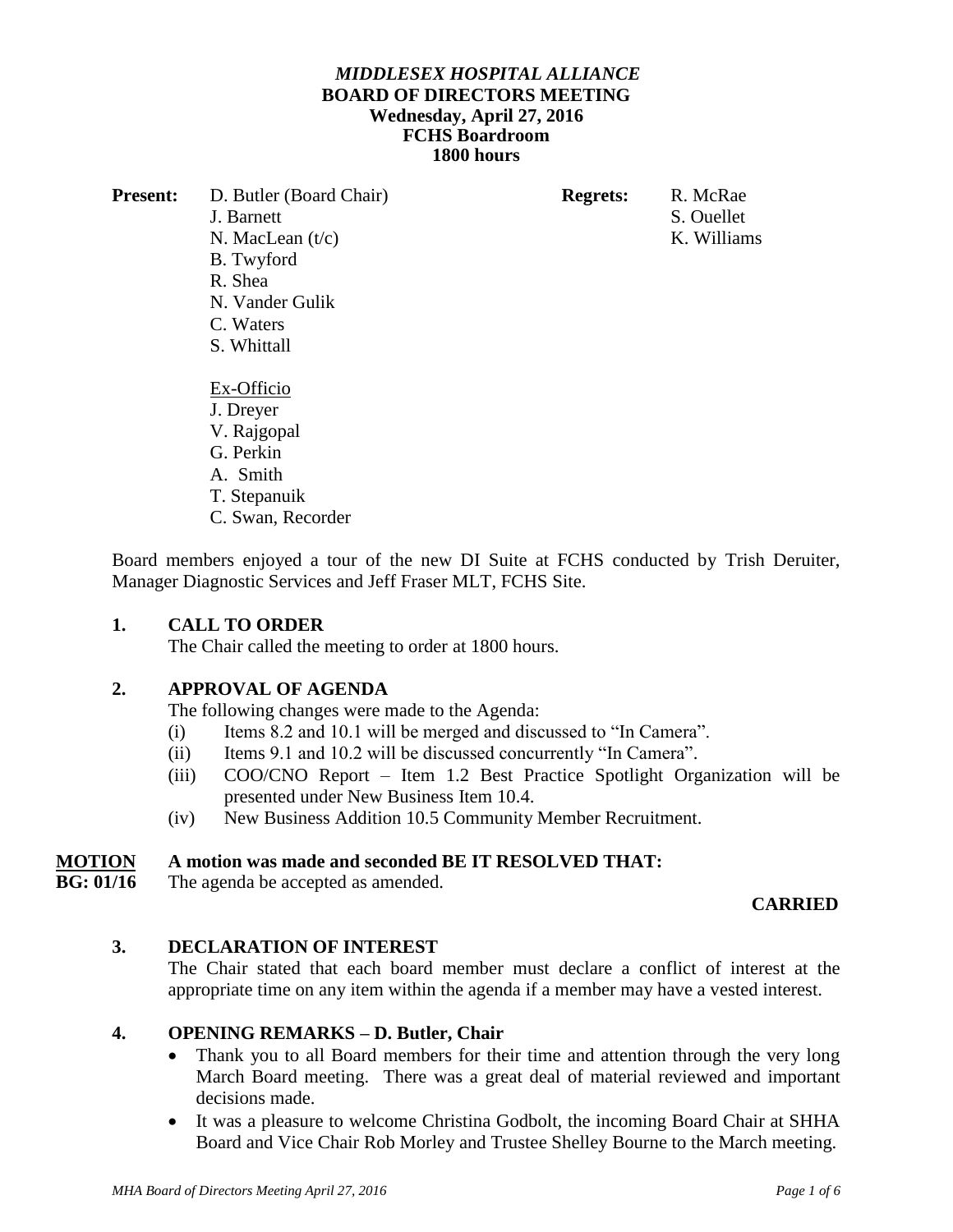- A special thank you to the FCHS DI staff for the tour of the new DI suite. We have not had regular "learning sessions" this year due to the long board agendas but the tour of the new DI Suite this evening was very informative and educational.
- April has been very busy with the continuation of Clinical Planning. There are two additional meetings scheduled for tomorrow followed by the Board Retreat on Saturday. A continental breakfast will be available at 8:30 am with the retreat starting a 9 am with a working lunch. The day will wrap up at 1:30 pm.
- Volunteer Appreciation evenings were held at SMGH and FCHS on April 13 and 14, 2016. Our volunteers are a dedicated group of individuals of all ages who have contributed over 16,000 hours to our hospitals over the past year.
- N. MacLean and T. Stepanuik attended the SWLHIN Networking and Information Session held in Parkhill on April 19. More information will be provided under New Business 10.3.
- SMGH is celebrating BeADonor Day on April 28, 2016. Board members were encouraged to sign up to be a donor at [www.BeADonor.ca.](http://www.beadonor.ca/)

# **5. STORY TELLING –** N. Maltby

Tonight's story is not about one individual's experience while in the hospital; it's about the opportunity we provide for patients to enhance the lives of others after their passing. Donors and their families are very special people. They have given an extraordinary gift. At a most difficult time, decisions are made to give other individuals the opportunity for a longer and better quality of life.

In 2015, MHA partnered with the Trillium Gift of Life to promote organ and tissue donation. One year into the program, MHA and our patients are making a difference enhancing the lives of others.

Our routine notification rate is 84%, the highest in the province for "like hospitals". There were 75 notifications between April 1, 2015 and March 31, 2016 of which we had:

- 9 eye donors, 18 lives enhanced
- 2 multi-tissue donors (bone  $& skin$ ), 80+ lives enhanced
- 6 notifications of patients meeting the triggers for potential organ donation.

In the past five years, there have been **5** patients in our catchment area who have received an organ donation. As of today, there are **less than 5** on the wait list. The Donor registration rate for the Strathroy area is 35% compared to the Ontario registration rate of 29%.

On Thursday April  $28<sup>th</sup>$  from 2-4 pm, the MHA will host its first **BeADonor Day** promoting awareness to staff, physicians and the community we serve.

# **6. CONSENT AGENDA**

Items listed under the Consent Agenda were included with the Board package.

# **MOTION**

# **BG: 02/16 A motion was made and seconded, BE IT RESOLVED THAT:**

All Consent Agenda items, motions and recommendations be accepted as presented.

 **CARRIED**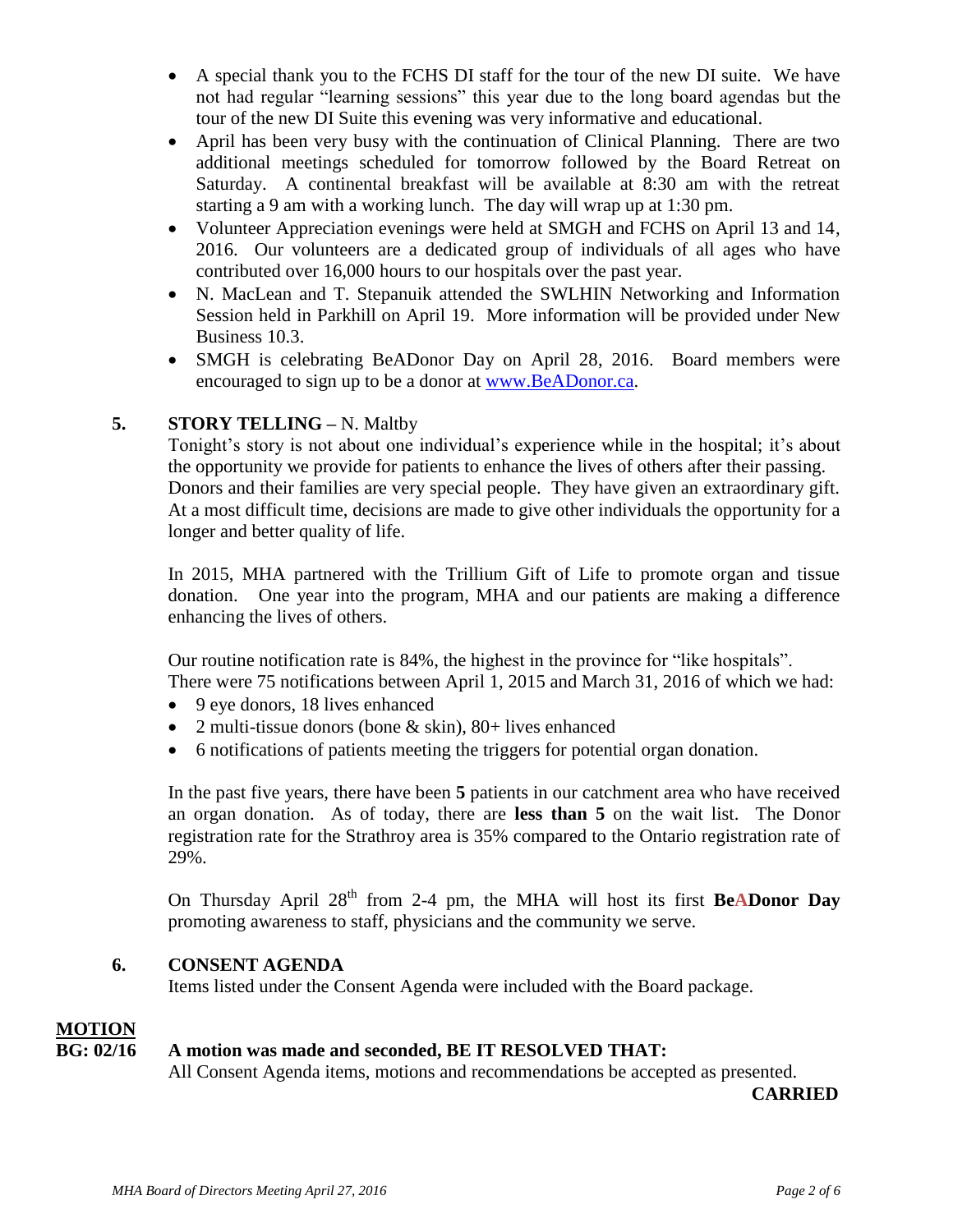# **7. CEO REPORT – T. Stepanuik**

The following verbal report was provided:

- The Volunteer Appreciation evenings were well attended at both SMGH and FCHS. This provides an opportunity for us to say "thank you" to our volunteers for their outstanding contributions to our organization. It is refreshing to have a number of youth at both sites that choose to give back to the community through volunteerism.
- The Board Chair and CEO attended a Community Health and Well Being Summit at Grand Bend CHC earlier this week. It was an opportunity to share how we are driving health and well-being of the patients we serve.
- Our organization continues to seek out collaborative opportunities. Currently, we are exploring opportunities for care coordination with Southwest Middlesex Health Centre, LHSC, Grand Bend and area CHC, and more far reaching opportunities with SHHA and Alexandra Marine & General Hospital in Goderich.

# **MOTION**

# **BG: 03/16 A motion was made and seconded, BE IT RESOLVED THAT:**

The Report of the President and Chief Executive Officer be accepted as presented.

 **CARRIED**

# **8. STRATEGIC ISSUES**

# **8.1 Clinical Services Planning Update – D. Butler/T. Stepanuik**

J. Whaley has forwarded the draft Reports of the panels to the Board for review. There is a lot of information included in the reports to review in preparation for the Board Retreat scheduled for Saturday, April 30. Board members were encouraged to complete the "homework page" and return to J. Whaley as soon as possible.

The Chairs of the combined OB/Surgical Panels, the Chief of Staff, Chief of Surgery and Head of Obstetrics are scheduled to meet tomorrow. The Clinical Services Planning Committee of the Board is also scheduled to meet tomorrow evening to finalize the plans for the Saturday retreat.

The Board Chair congratulated the Panel members for their commitment and contributions to the planning process.

# **8.2 Operating Plan Update – A. Smith/T. Stepanuik**

To be discussed in camera.

# **8.3 Professional Services Building Update – A.Smith**

Dr. V. Rajgopal declared a conflict of interest and was excused from the meeting.

SMGH has successfully completed negotiations with the University of Western Ontario resulting in a signed term sheet outlining the relationship between the Hospital and the University to proceed with the development of an RFP/RFI for the solicitation and selection of a Developer to finance, build and manage the Professional Arts building for a period of 20-40 years. SMGH has received \$2.08M in trust from the University to assist with the funding of the build.

The SW LHIN has given approval to proceed with the RFP/RFI. It is hoped that the RFP/RFI will be finalized by the end of May for distribution to the marketplace in June. Final approval is required from the SW LHIN and the MOHLTC once lease documents have been finalized to ensure that any risks to the Hospital have been mitigated.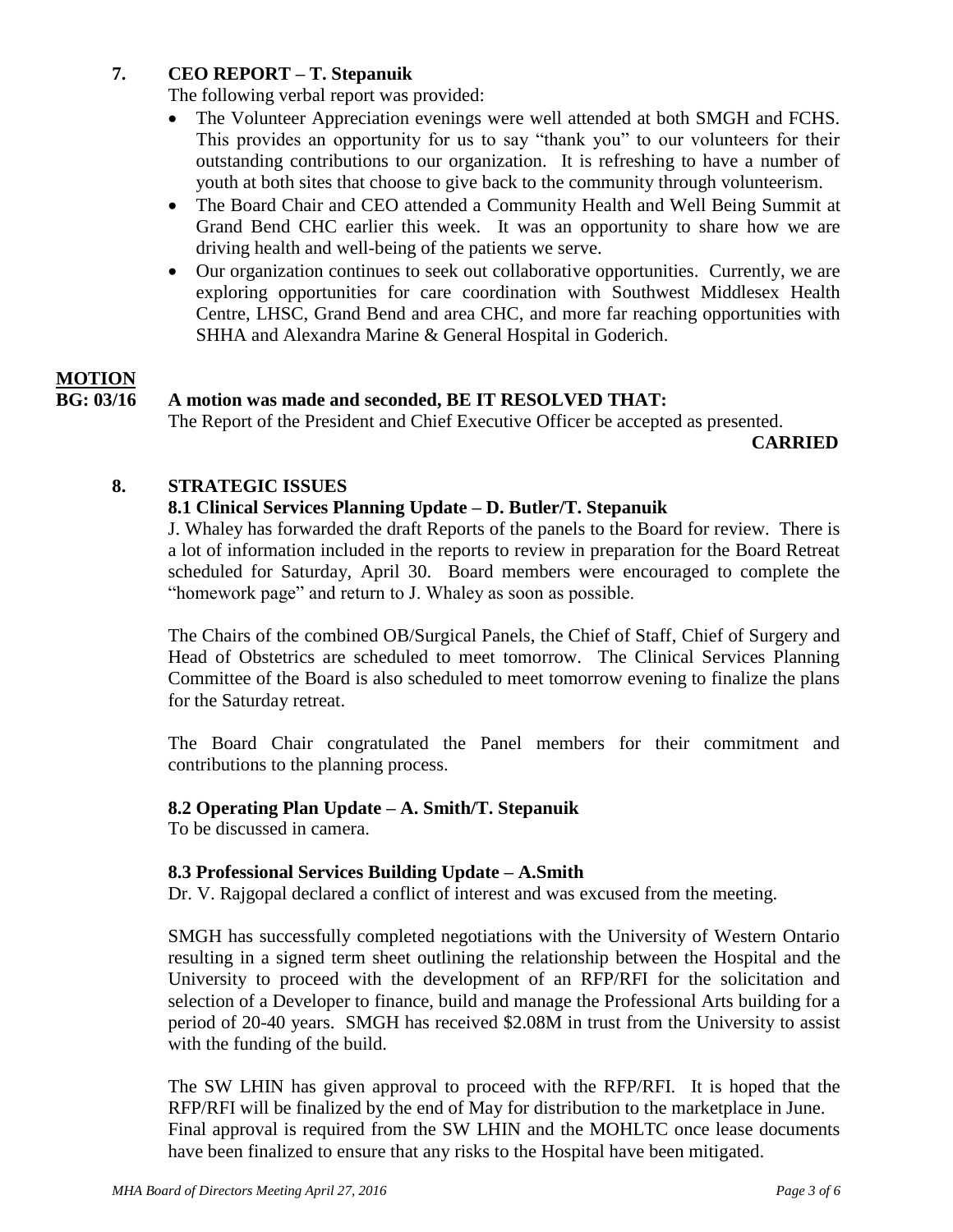Dr. Rajgopal rejoined the meeting.

#### **8.4 Trane Update – A. Smith/T. Stepanuik**

The hospitals are now re-engaged with Trane senior personnel to review and revise the project proposals to develop a more defined value add for the hospitals with a less severe financial impact. It is expected that the hospitals will still have a positive financial benefit with a shorter payback and more positive net present value.

#### **9. Business Arising**

### **9.1 2016/17 Pay at Risk – T. Stepanuik**

T. Stepanuik presented a briefing note outlining approval by the Board of the recommended indicators from the 2016/17 Quality Improvement Plan to measure the Executive Compensation "pay at risk".

#### **MOTION A motion was made and seconded, BE IT RESOLVED THAT:**

**BG: 04/16** The MHA Board of Directors endorses the recommendation brought forth by the President & CEO to measure the 2016-17 Executive Compensation "pay at risk" on the following indicators:

- Reduce 30-day readmission rates for select HIG's
- Improve Patient Satisfaction
- Reduce hospital acquired infection rates
- Reduce wait times in the ED.

#### **CARRIED**

#### **10. New Business**

#### **10.1 2016/17 SW LHIN SMGH Funding Announcement – T. Stepanuik**

To be discussed in camera.

#### **10.2 2015/16 QIP Pay at Risk – D. Butler/T. Stepanuik**

T. Stepanuik reviewed the ECFAA and the requirements of the legislation. MHA has withheld 2% of the base salaries of the President & CEO, VP Finance/CFO, COO/CNO and VP Strategic Partnerships/FCHS Site Director, with the payout of the funds contingent upon the achievement of 80% of the quality dimensions achieved in the 2015/16 QIP, subject to the discretion of the Board.

The Board of Directors requested further discussion of the chosen 2016/17 "pay at risk" indicators as well as the opportunity to further discuss the 2015/16 "pay at risk" payout in a closed session. It was agreed that the President & CEO, COO/CNO and VP Finance/CFO would be excused during the discussion.

#### **10.3 Patient First Update – T. Stepanuik**

A presentation from the Networking & Information Session in Parkhill on April 19, 2016, hosted by the SW LHIN on Patients First: A Proposal to Strengthen Patient-Centred Health Care in Ontario was included in the Board package. The presentation discussed the need for continued improvement in the health care system and discussed proposed changes to the Patients First discussion paper.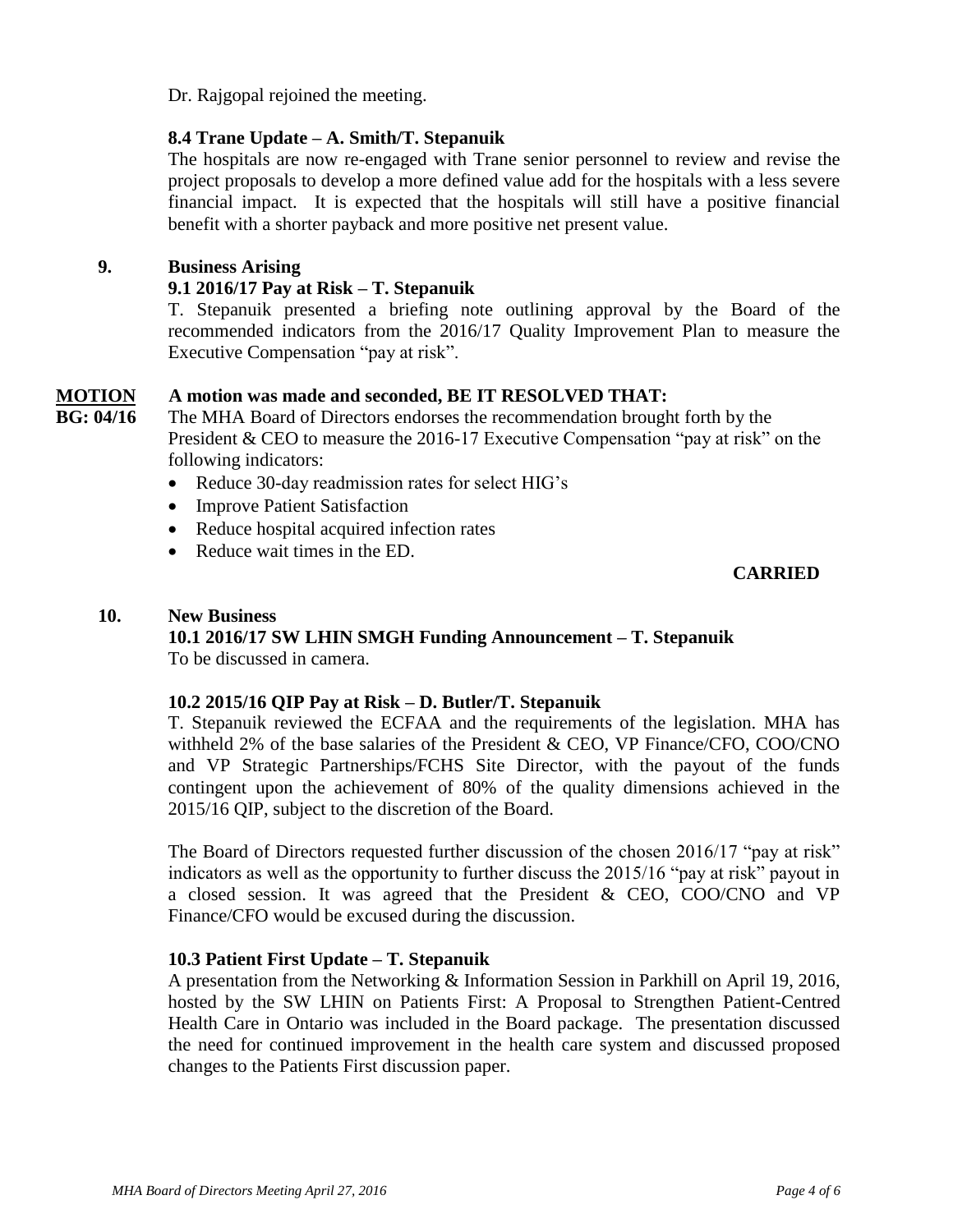#### **10.4 Best Practice Spotlight Organization – N. Maltby**

Work continues on becoming a Registered Nurses Association of Ontario (RNAO) Best Practice Spotlight Organization (BPSO). To date, one staff member has become certified as an RNAO BPG Champion and will support the implementation of the BPGs chosen by staff. Further updates will be provided as the planning continues.

#### **10.5 New Community Committee/Board Member Recruitment – B. Twyford**

B. Twyford requested board members to bring forth names of potential Community Committee/Board Members. The vacancy on the Board with the departure of Bill Montgomery has been filled effective September, 2016 by Catherine Osborne. The Board Committees currently have vacancies for four community committee members.

#### **11. CORRESPONDENCE AND ANNOUNCEMENTS**

None.

#### **12. COMING EVENTS**

12.1 MHA Board Retreat – April 30, 2016 – 0900 – 1330 – SMGH Boardroom 12.2 Annual CEO Evaluation Survey will be sent via email the week of May 2, 2016.

12.3 Board Annual Evaluation Survey will be sent via email the week of May 23, 2016

12.4 SMGH Foundation Coming Events Poster

12.5 FCHS Foundation Spring Newsletter

12.6 MHA June Board Meeting and AGM – Wednesday, June 8, 2016

12.7 Hats Off, Caradoc Sands – Tuesday, June 14. Board members are encouraged to attend to support and recognize the Board's recipient, the FCHS Foundation Staff and Board.

#### **13. IN CAMERA**

**MOTION** 

#### **BG: 05/16 A motion was made and seconded, BE IT RESOLVED THAT:**

The Middlesex Hospital Alliance Board of Directors convenes to an incamera session to discuss the following:

- 1. 2015/16 QIP Pay at Risk Payout
- 2. 2016/17 QIP executive Compensation Pay at Risk Indicators
- 3. SMGH 2016/17 Operating Plan

#### **CARRIED**

#### **MOTION A motion was made and seconded, BE IT RESOLVED THAT:**

**BG: 06/16** The Middlesex Hospital Alliance Board of Directors rise out of camera and report.

#### **CARRIED**

T. Stepanuik reviewed the ECFAA and the requirements of the legislation. MHA has withheld 2% of the base salaries of the President & CEO, VP Finance/CFO, COO/CNO and VP Strategic Partnerships/FCHS Site Director, with the payout of the funds contingent upon the achievement of 80% of the quality dimensions achieved in the 2015/16 QIP, subject to the discretion of the Board.

# **MOTION** A motion was made and seconded, BE IT RESOLVED THAT:<br> **RG**: 07/16 The MHA Board of Directors approves the payout of the 2% of the

The MHA Board of Directors approves the payout of the 2% of the base salaries withheld for the President & CEO, VP Finance/CFO, COO/CNO and VP Strategic Partnerships/FCHS Site Director, in accordance with ECFAA based on the achievement